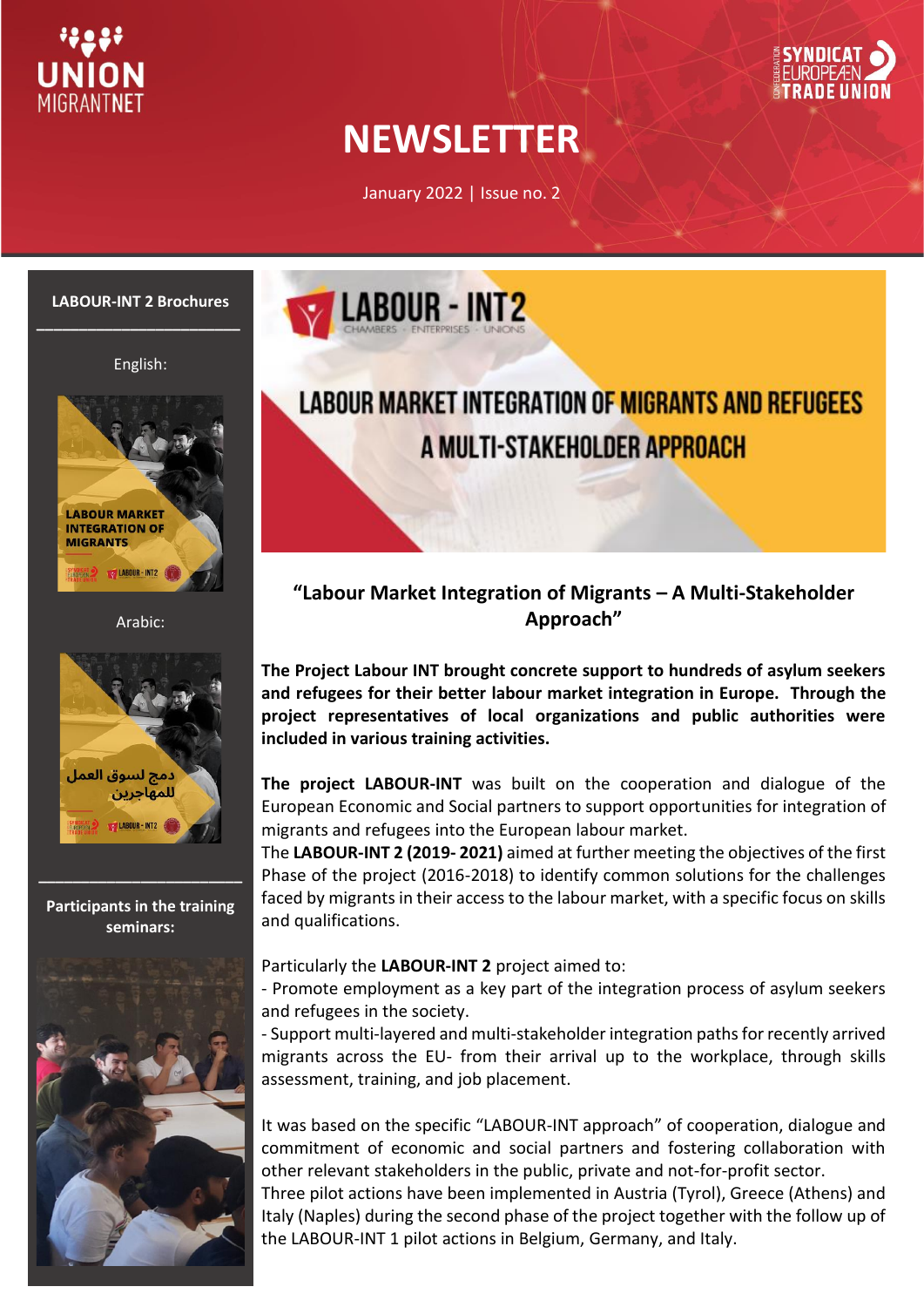#### **Milestones of the Project \_\_\_\_\_\_\_\_\_\_\_\_\_\_\_\_\_\_\_\_\_\_\_\_**

**\_\_\_\_\_\_\_\_\_\_\_\_\_\_\_\_\_\_\_\_\_\_\_\_**

February 2017: Kick-off meeting of the LABOUR-INT project

**\_\_\_\_\_\_\_\_\_\_**

20 December 2017: the European Commission and European social and economic partners sign the European Partnership for Integration

7 September 2020: European partnership and commitment to Multistakeholder Approach is renewed

**\_\_\_\_\_\_\_\_\_\_**

**\_\_\_\_\_\_\_\_\_\_**

November 2020: the Action plan on Integration and Inclusion 2021-2027 puts emphasis on multistakeholder partnerships

**Testing the EU Skills Profile Tool for TCNs** 

**\_\_\_\_\_\_**

**\_\_\_\_\_\_\_\_\_\_\_\_\_\_\_\_\_\_\_\_\_\_\_\_**

#### **Read the Full Report:**



**\_\_\_\_\_\_\_\_\_\_\_\_\_\_\_\_\_\_\_\_\_\_\_\_**

Each of them has dealt with specific subjects related to the integration of asylumseekers and refugees in the labour market.

In Italy the project helped the Labour market integration of asylum-seekers in the agricultural sector in Naples providing legal employment opportunities in the Campania region where recently arrived asylum and protection seekers were hosted in reception and urban centres.

This pilot action was built on a protocol signed in May 2016 aiming at fighting "caporalato" (The illegal employment of agricultural workers for very little pay) and exploitation in the agricultural sector. The protocol was signed by several stakeholders (employment, agricultural and interior ministers, and various regions in the South of Italy, sectoral trade unions, cooperatives, and NGOs.

The Greek Pilot Action called "From reception to integration of beneficiaries of international protection in Athens" was implemented in partnership of EKA (the Athens Labour Unions Organization) & and KEK GSEVEE (the Vocational Training Centre of the Hellenic Confederation of Professionals, Craftsmen and Merchant) with the support of the Municipality of Athens, NGOs based in Athens (Elaionas refugee camp & accommodation units)and the multinational team of Solomon (Media for social inclusion and diversity).

Several Integration training seminars on labour, social and TU rights in Greece were followed by a second module of Digital seminars with certification. In addition, a Pilot testing of the EU Skills Profile Tool for Third Country Nationals was held.

The Pilot Testing of the Tool was implemented also in Tyrol, Austria where it stepped up the Tyrolean Integration Compass – a tool created for Integration in the education sector and labour market by the Austrian partner Tiroler Soziale Dienste. An Expert Group on Skills and Migration (EGSM) lead by FIERI assessed the implementation of the EU Skills Profile Tool for Third Country Nationals in Greece and Italy and explored the potential of technological innovation in refugees and migrants' integration into the labour market. To this end two field research missions in both countries were implemented. The final result of these actions was a Mapping of ICT tools and Reports produced in the context of the EGSM.

After the completion of the project LABOUR-INT the Trade Unions continue to focus their future efforts on the following areas:

- Adoption of a Multi-stakeholder approach in the field of labour market integration of migrants and refugees

-Promotion of employment as a key part of the integration process

- Facilitation of the identification, assessment and validation of skills and qualifications.

**LABOUR INT** showed that the integration into the labour market is possible because of the joint efforts and coordination of various actors such as Trade Unions, local authorities, Chambers of commerce, employers, Civil Society organizations and other stakeholders.

The Skills Assessment of refugees through the Pilot testing of the EU Skills Profile Tool for Third Country Nationals highlighted that the migrants and refugees have various educational backgrounds, possess formal and informal skills, and professional experiences not only in the field of dependent work, but also from their own micro-enterprises in the country of origin.

The Multi-layered and Multi-stakeholder collaboration is a key factor for combating ghettoization and creating safe integration paths for immigrants and refugees with focus on human element for active community participation. [\(http://www.labour](http://www.labour-int.eu/)[int.eu/\)](http://www.labour-int.eu/)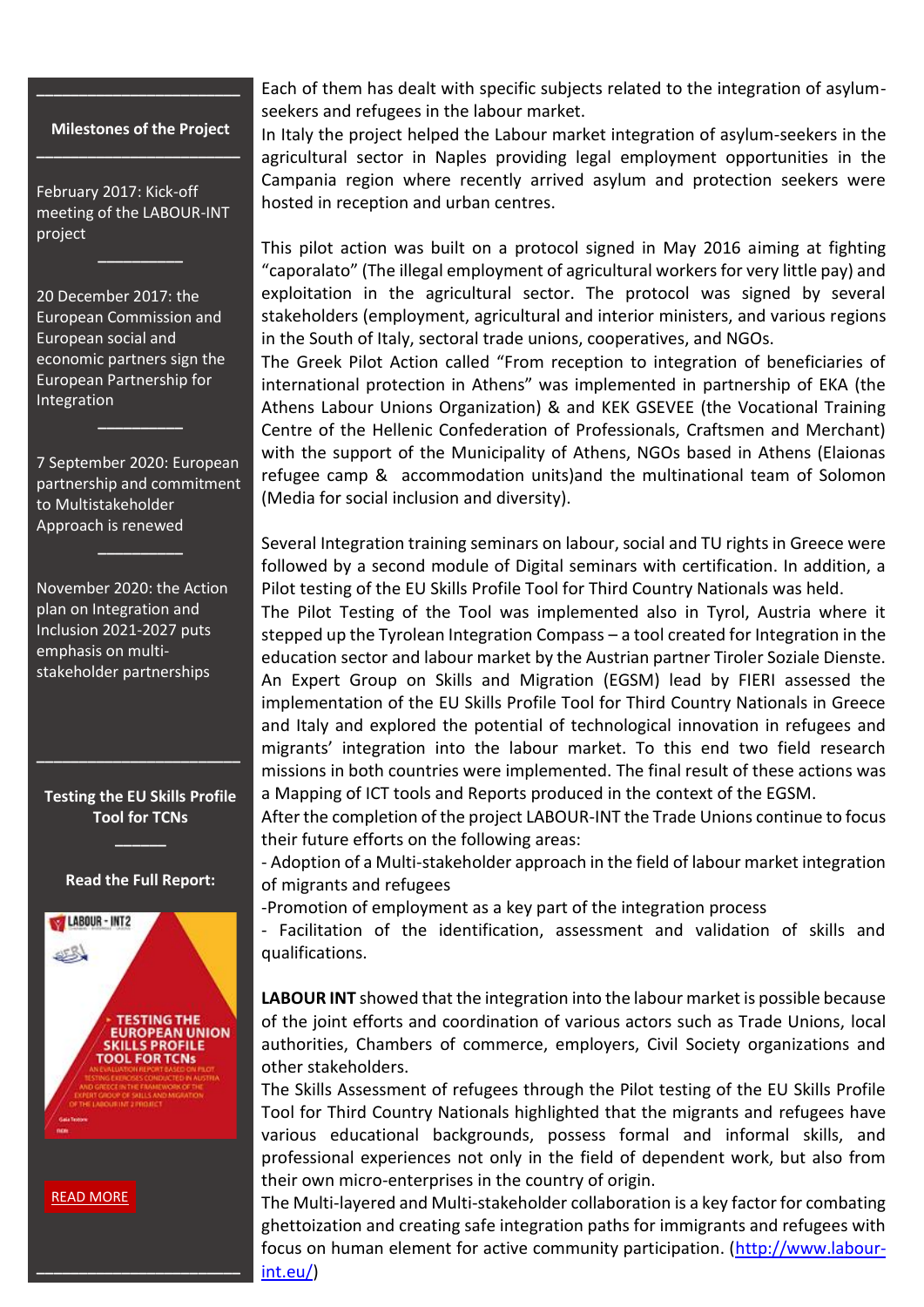### UnionMigrantNet and Cities Together for Integration



The Trade Unions continue their action of labour market integration of migrants and refugees providing information and support for equal access to workplaces through Trade Union Migrant Units at national level.



# **Projects**



#### **"From reception to integration of beneficiaries of international protection in Athens"**

"Integration training seminars - Pilot testing of the EU Skills Profile Tool for Third Country Nationals" - The pilot action is implemented by the Athens Labour Unions Organization (EKA) and the Vocational Training Centre of the Hellenic Confederation of Professionals, Craftsmen and Merchant (KEK GSEVEE) in cooperation with the Municipality of Athens and a number of local civil society organisations and Solomon, representing media for social inclusion and diversity.



#### **"Stepping up the TIK concept in Tyrol, Austria"**

The Tiroler IntegrationsKompass - Tyrolean Integration Compass (TIK) is an instrument that makes it possible to sustainable integrate people with a refugee and migration background into the Tyrolean work and education landscape. The instrument includes an individual consultation of the target group, the promotion of existing knowledge and competences as well as a standardised and certifies documentation of the results to allow the efficient mediation between the target group and the existing offers in the education sector as well as on the job market.



READ [MORE](http://www.labour-int.eu/athens-greece/)

### **"Labour market integration of asylum-seekers in the agricultural sector in Naples"**

This pilot action aims at favouring migrants' legal employment opportunities in the Campania region where recently arrived migrants (mostly asylum and protection seekers) are hosted in reception centres or simply settled in urban centres such as Naples. Training activities for integration in the agriculture sector took place, including Italian language courses.



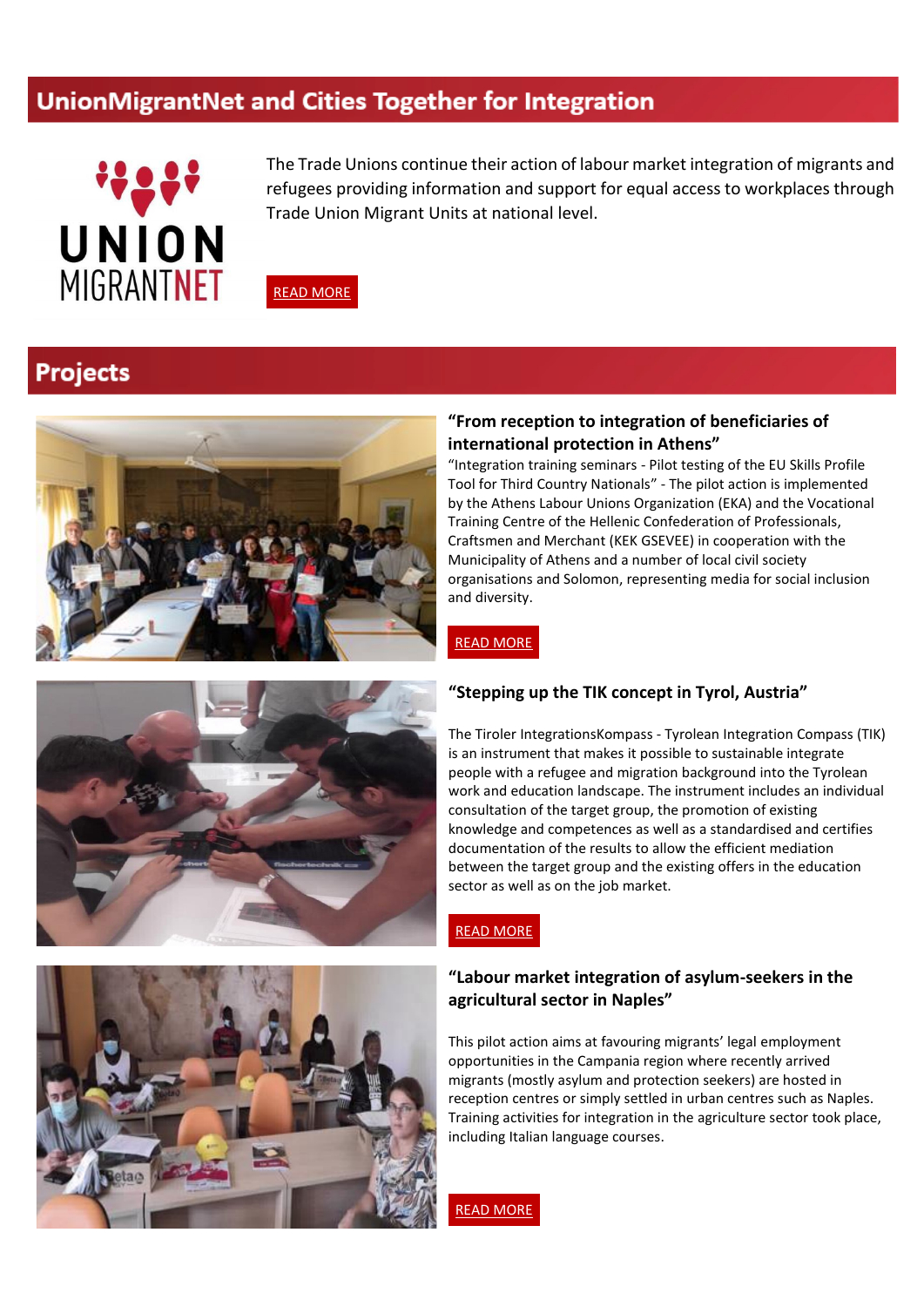# **Events**



**FINAL DISSEMINATION CONFERENCE** 

# **LABOUR MARKET INTEGRATION OF MIGRANTS AND REFUGEES** A MULTI-STAKEHOLDER APPROACH **4 MARCH 2021**

**09H-13H** 

### **"Integration of Refugees and Asylum Seekers: A multi-stakeholder approach"**

The conference aimed at sharing the results of the LABOUR-INT 2 project, through which the ETUC, SGI Europe together with the involvement and support of several national, European, and international organisations have been advocating for a multi-stakeholder approach in setting up inclusive integration paths of migrants and refugees in the European labour market.

READ [MORE](http://www.labour-int.eu/)



### **Dissemination Seminar – LabourInt2 project**

The seminar aimed at disseminating results and promoting Labour-int model in Central and Eastern Europe, with a special focus on social economy enterprises as tools for developing integration facilities for asylum-seekers in transit-countries. The project is managed by the European Trade Union Confederation (ETUC). This event was organised by Diesis Network with the participation of project partners and social economy organisation of Central and Eastern Europe. The event targeted various countries: Slovenia, Croatia, Poland and Czech Republic, Hungary and the Balkans.

READ [MORE](http://www.labour-int.eu/dissemination/)







Berlin, 3. September

Arriving at the Workplace - Labour Market **Integration in Germany** Ankommen am Arbeitsplatz - Integration in den Betrieben in Deutschland www.dgb-bildungswerk.de

### **"Arriving at the Workplace – Labour Market Integration in Germany"**

All relevant "stakeholders" in Germany were specifically invited: trade unions, employers, chambers, representatives of administrations, politics, project promoters, educational institutions, migrant organizations, self-organizations of refugees, refugee councils, IQ Netz, IVaF, science, European top organizations that are partners in the Labour-Int project.

READ [MORE](https://www.dgb-bildungswerk.de/migration/arriving-workplace-labour-market-integration-germany)